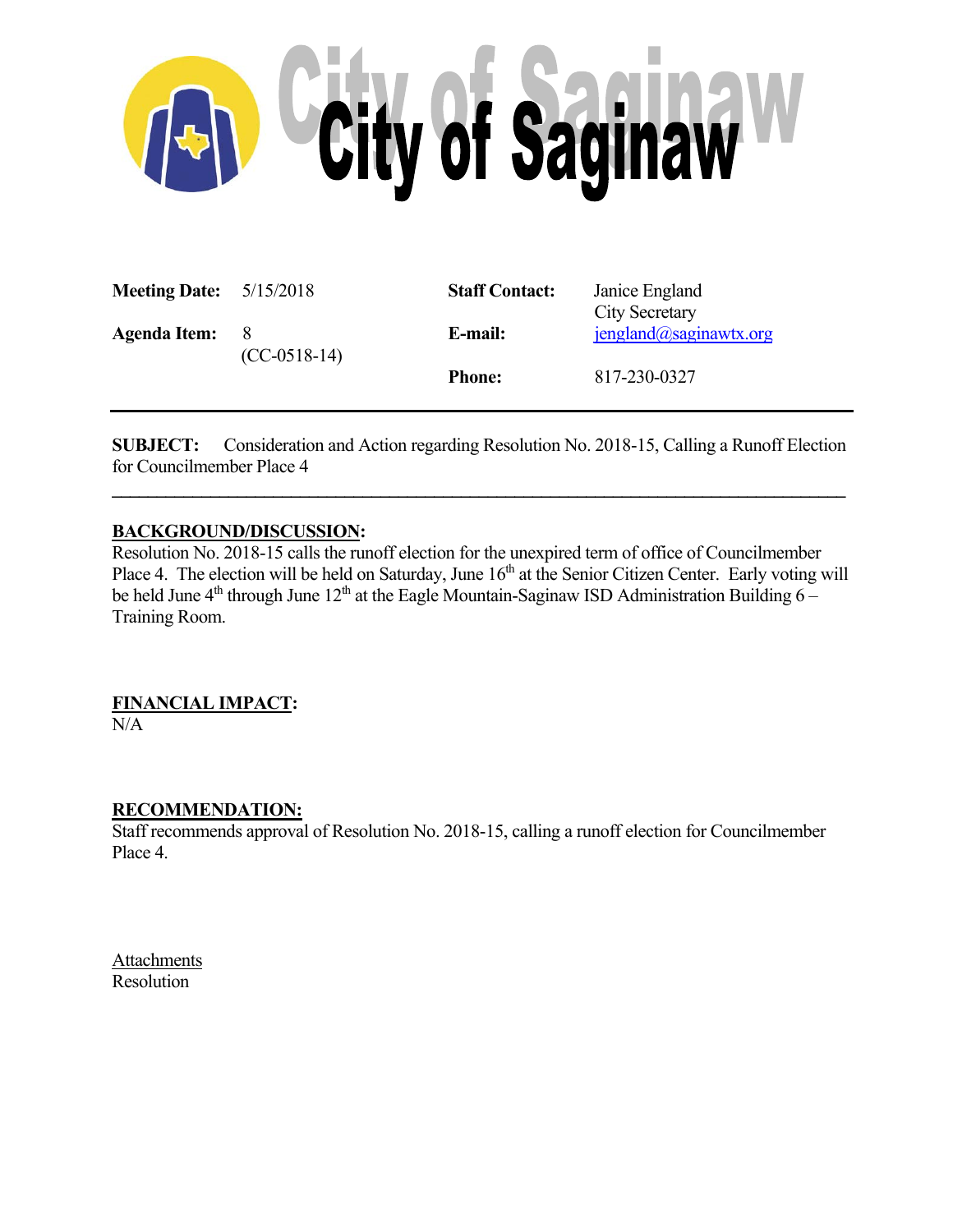# **RESOLUTION NO. 2018-15**

## **A RESOLUTION OF THE CITY OF SAGINAW, TEXAS, CALLING FOR A RUN-OFF ELECTION TO BE HELD ON JUNE 16, 2018, FOR THE OFFICE OF COUNCILMEMBER PLACE 4; ESTABLISHING PROCEDURES FOR CONDUCT OF THE ELECTION.**

 **WHEREAS**, a special election was held on Saturday, May 5, 2018 to elect an officer to fill the unexpired term for Councilmember Place 4; and

 **WHEREAS**, the City Charter requires that a candidate must receive the majority of all votes cast in order to be elected to such office; and

 **WHEREAS**, no candidate received the votes necessary to be elected for the office of Councilmember Place 4.

 **WHEREAS**, Section 2.025 of the Election Code (the "Code") requires that the run-off election be held not earlier than the twentieth or later than the forty-fifth day after the date the final canvas of the special election is completed.

## **NOW, THEREFORE, BE IT RESOLVED BY THE CITY COUNCIL OF THE CITY OF SAGINAW, TEXAS, THAT:**

 **Section 1.** RUNOFF ELECTION CALLED: A run-off election shall be held in the City of Saginaw, Texas, on Saturday, June 16, 2018, at which the officer for the unexpired term of Councilmember Place 4 shall be elected.

 **Section 2.** CANDIDATES: The candidates for the run-off election shall be the candidates who receive the highest and second highest number of votes in the main election held on May 5, 2018, or who tied for the highest number of votes in that election in accordance with Section 2.023 of the Code. The Mayor shall certify in writing the candidates eligible for placement on the run-off election ballot and shall deliver the certification to the City Secretary.

**Section 3.** AGREEMENT WITH TARRANT COUNTY: Prior to the election, the City anticipates that it will enter into an agreement for election services with Tarrant County. The Mayor is hereby authorized to execute an agreement with Tarrant County for the conduct of the election in accordance with Chapter 31, Subchapter D of the Texas Election Code and offer applicable statutes and laws.

**Section 4.** APPOINTMENT OF ELECTION JUDGES AND ALTERNATE ELECTION JUDGES: Election judges for the runoff election shall be appointed by Tarrant County as authorized by Chapter 271, of the Texas Election Code.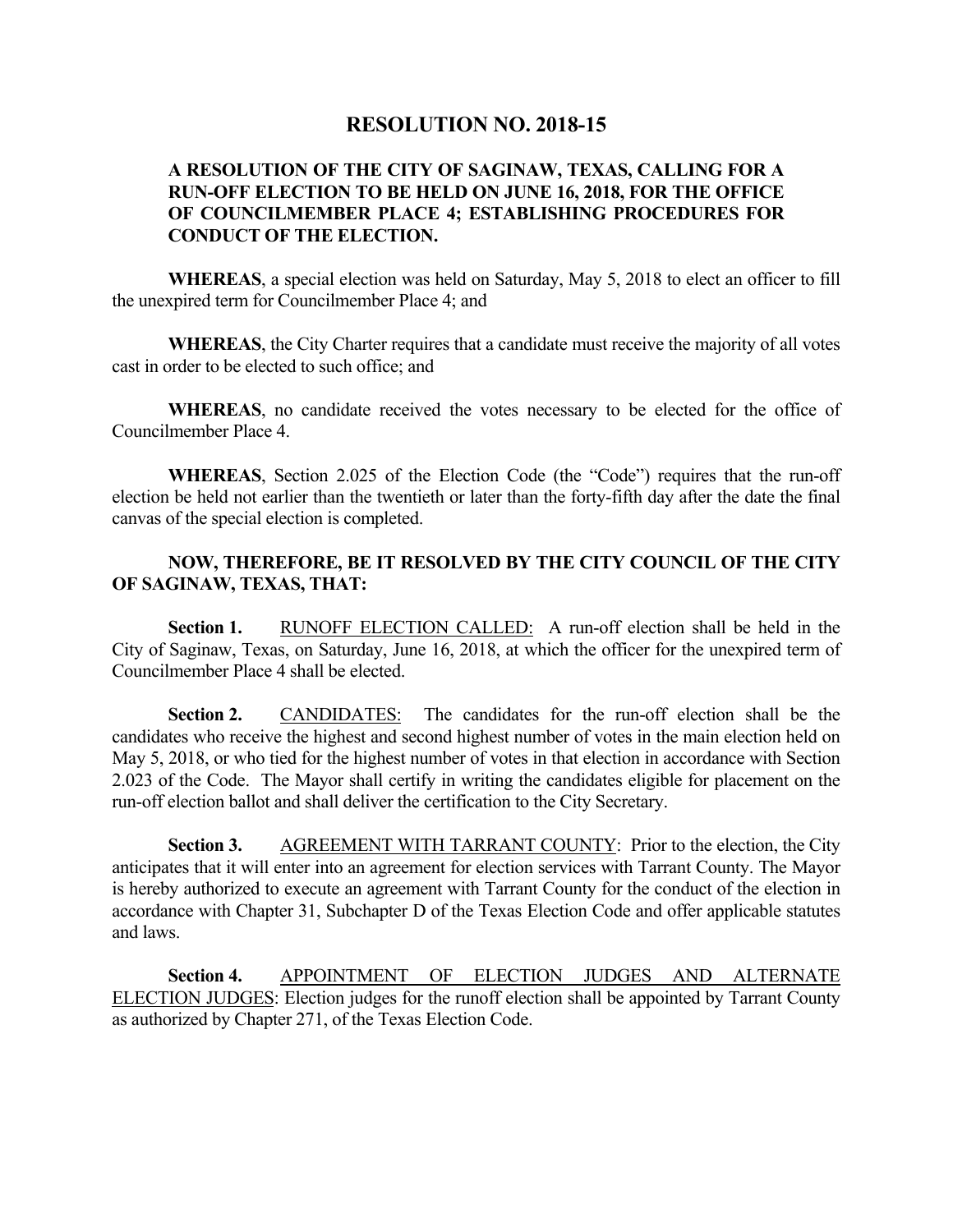## **Section 5.** EARLY VOTING:

(a) The Acting Tarrant County Elections Administrator is designated the Early Voting Clerk. Additional Deputy Early Voting Clerks may be appointed, as provided in the Tarrant County Joint Election Agreement.

(b) Early Voting by personal appearance shall be conducted at the Eagle Mountain-Saginaw Independent School District Administration Building 6- Training Room, 1200 Old Decatur Road, Saginaw, Texas 76179 or at the Tarrant County Main Early Voting site located at 2700 Premier Street, Fort Worth, Texas 76111 on the following days and times:

| Date                          | <b>Time</b>               |
|-------------------------------|---------------------------|
| June 4-8 (Monday – Friday)    | $8:00$ a.m. $-5:00$ p.m.  |
| June 9 (Saturday)             | 7:00 a.m. $-7:00$ p.m.    |
| June 10 (Sunday)              | $11:00$ a.m. $-4:00$ p.m. |
| June 11-12 (Monday - Tuesday) | $7:00$ a.m. $-7:00$ p.m.  |

Additional early voting will be conducted at locations throughout Tarrant County as established by the Tarrant County Joint Election Agreement. If there is any discrepancy between this resolution and the Agreement as to early voting locations or times, the Agreement shall control.

(c) Applications for early voting by mail in Tarrant County may be delivered to the Early Voting Clerk, 2700 Premier Street, Fort Worth, Texas 76111, FAX: 817-831-6118, email: votebymail@tarrantcounty.com to be received not later than the date established by the Tarrant County Joint Election Agreement. Early Voting ballots for Tarrant County shall be mailed to Early Voting Clerk, P.O. Box 961011, Fort Worth, Texas, 76161-0011. The City Secretary is directed to forward the applications and ballots to the Election Administrator as provided in the Joint Election Agreement.

(d) Early voting both by personal appearance and by mail shall be canvassed by the Early Voting Ballot Board, which is hereby created. The Presiding Election Judge and the Alternate Presiding Judge will be appointed by the Tarrant County Election Administrator as permitted by law. The presiding judge shall appoint elections clerks as may be necessary for the proper conduct of the election. The election judge, or the alternative election judge, in the absence of the election judge, and the election clerks shall constitute the early voting ballot board to process early voting results from the election. The election judge and the alternate election judge must be eligible to serve in accordance with state law, and the election clerks shall be qualified voters of the City. To the extent required by law, those persons designated by Tarrant County as election officers and clerks are hereby appointed by the City.